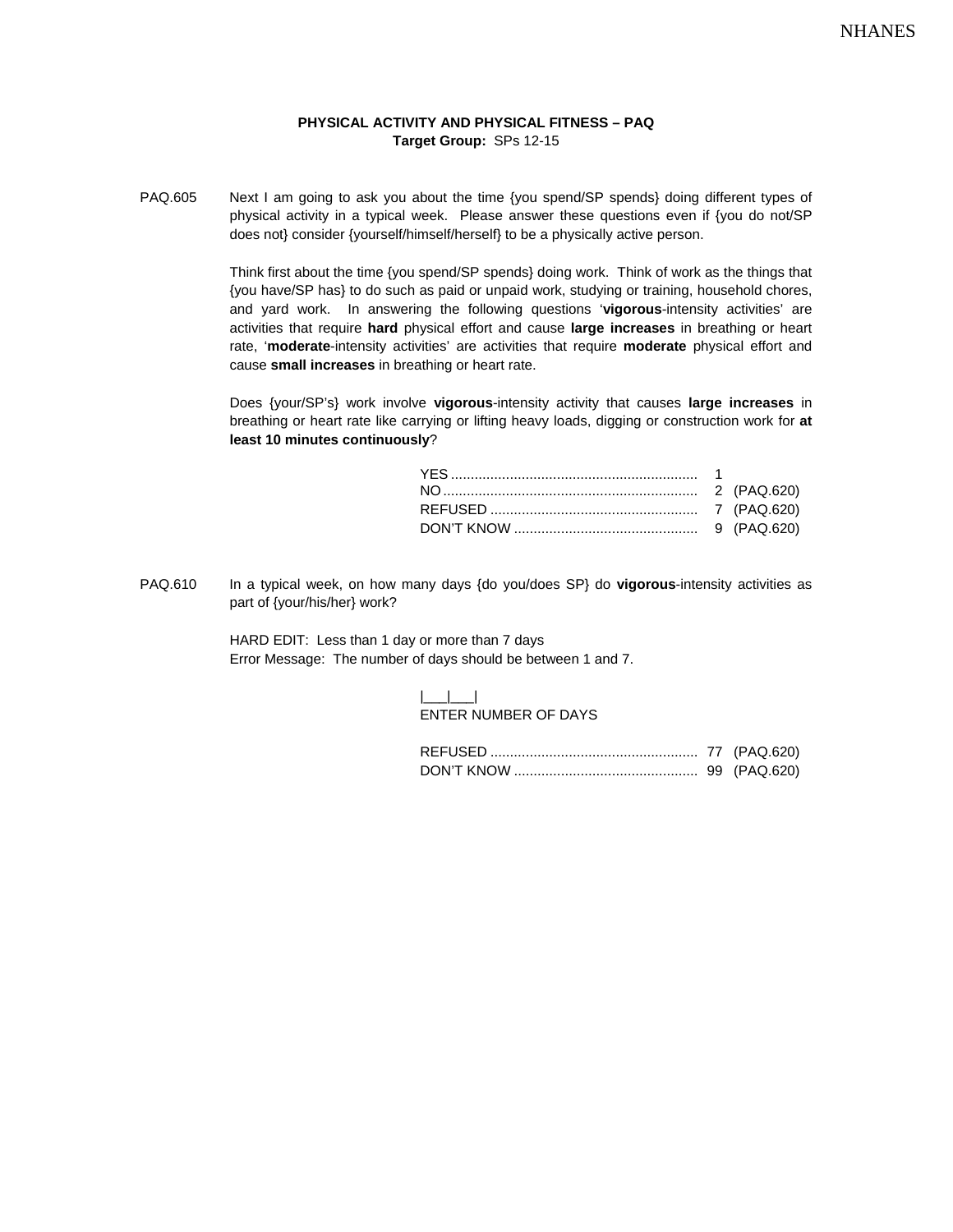PAQ.615 How much time {do you/does SP} spend doing **vigorous**–intensity activities at work on a typical day?

Q/U

SOFT EDIT: 12 hours or more. Error Message: Please verify times of 12 hours or more.

HARD EDIT: Less than 10 minutes or 24 hours or more. Error Message: The time should be 10 minutes or more, but less than 24 hours.

| ENTER NUMBER (OF MINUTES OR HOURS) |  |
|------------------------------------|--|

ENTER UNIT

PAQ.620 Does {your/SP's} work involve **moderate**-intensity activity that causes **small increases** in breathing or heart rate such as brisk walking or carrying light loads for **at least 10 minutes continuously**?

PAQ.625 In a typical week, on how many days {do you/does SP} do **moderate**-intensity activities as part of {your/his/her} work?

> HARD EDIT: Less than 1 day or more than 7 days Error Message: The number of days should be between 1 and 7.

## $|$ ENTER NUMBER OF DAYS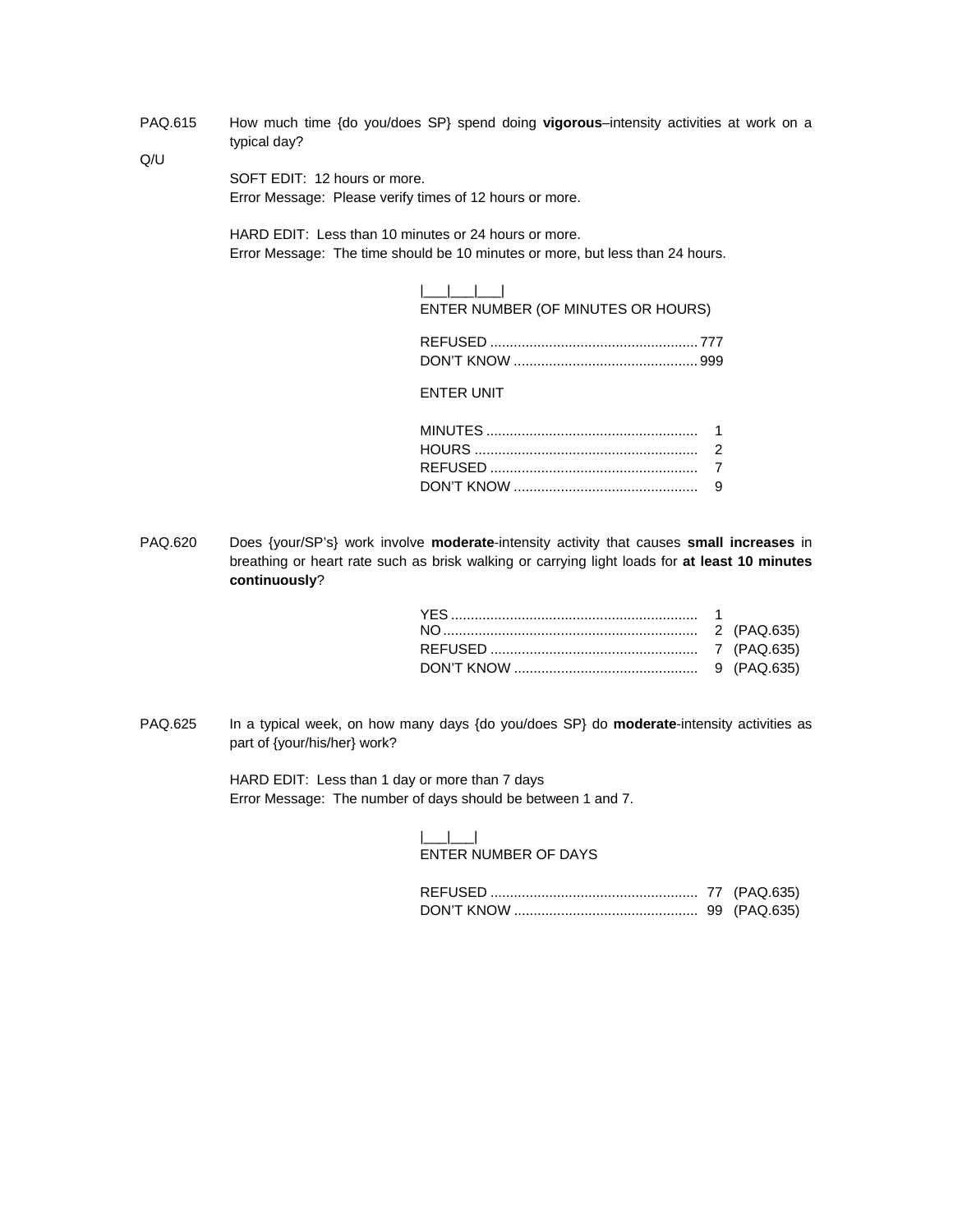PAQ.630 How much time {do you/does SP} spend doing **moderate**-intensity activities at work on a typical day?

Q/U

SOFT EDIT: 12 hours or more. Error Message: Please verify times of 12 hours or more.

HARD EDIT: Less than 10 minutes or 24 hours or more. Error Message: The time should be 10 minutes or more, but less than 24 hours.

| ENTER NUMBER (OF MINUTES OR HOURS) |  |
|------------------------------------|--|

ENTER UNIT

PAQ.635 The next questions exclude the physical activities at work that you have already mentioned. Now I would like to ask you about the usual way {you travel/SP travels} to and from places. For example to school, for shopping, to work.

> {Do you/Does SP} walk or use a bicycle for **at least 10 minutes continuously** to get to and from places?

PAQ.640 In a typical week, on how many days {do you/does SP} walk or bicycle for **at least 10 minutes continuously** to get to and from places?

> HARD EDIT: Less than 1 day or more than 7 days Error Message: The number of days should be between 1 and 7.

## $|$ ENTER NUMBER OF DAYS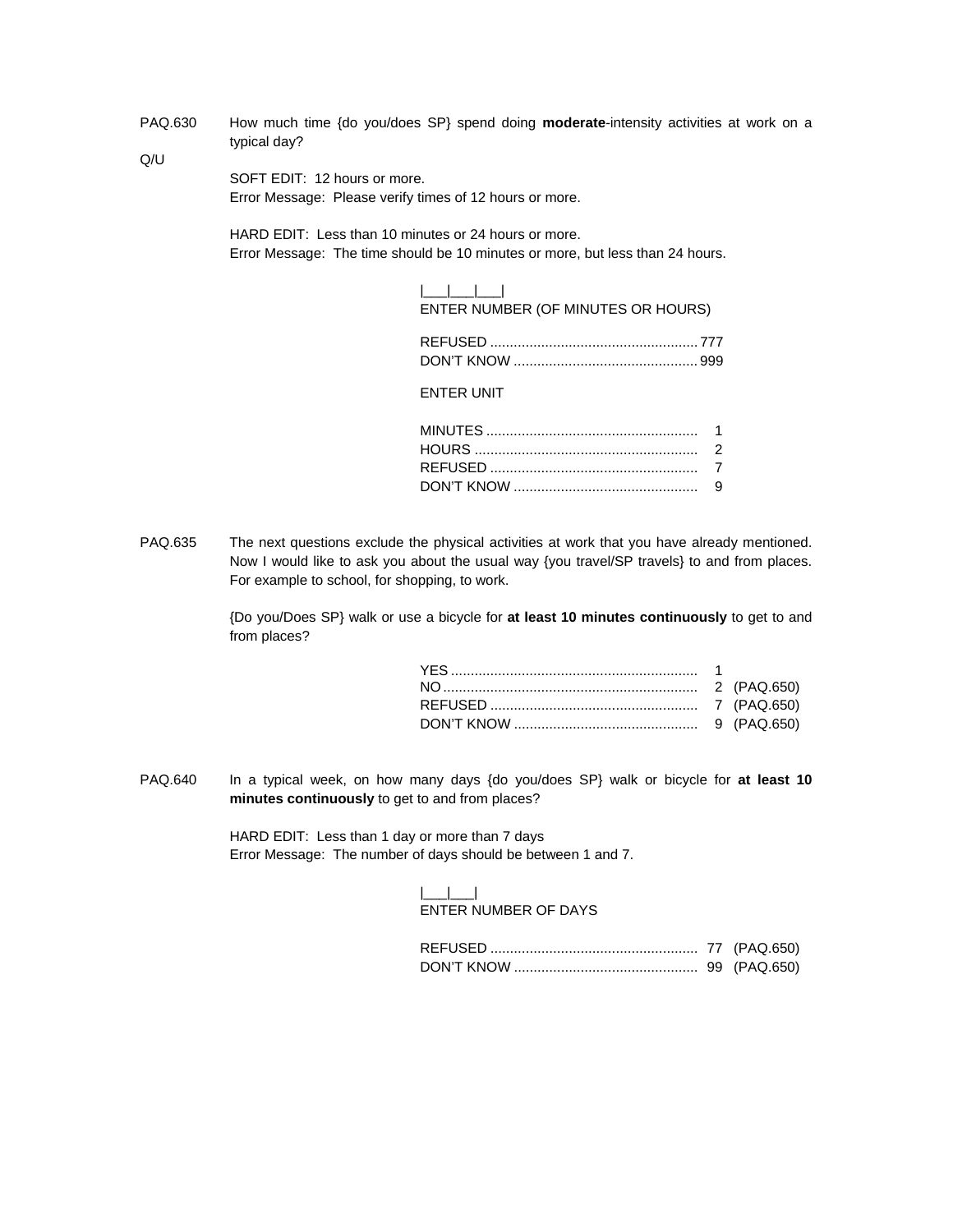PAQ.645 How much time {do you/does SP} spend walking or bicycling for travel on a typical day? Q/U

> SOFT EDIT: 12 hours or more. Error Message: A likely response is less than 12 hours.

HARD EDIT: Less than 10 minutes or 24 hours or more. Error Message: The time should be 10 minutes or more, but less than 24 hours.

| ENTER NUMBER (OF MINUTES OR HOURS) |  |
|------------------------------------|--|

ENTER UNIT

PAQ.650 The next questions exclude the work and transport activities that you have already mentioned. Now I would like to ask you about sports, fitness and recreational activities.

> {Do you/Does SP} do any **vigorous**-intensity sports, fitness, or recreational activities that cause **large increases** in breathing or heart rate like running or basketball for **at least 10 minutes continuously**?

PAQ.655 In a typical week, on how many days {do you/does SP} do **vigorous**-intensity sports, fitness or recreational activities?

> HARD EDIT: Less than 1 day or more than 7 days Error Message: The number of days should be between 1 and 7.

> > |\_\_\_|\_\_\_| ENTER NUMBER OF DAYS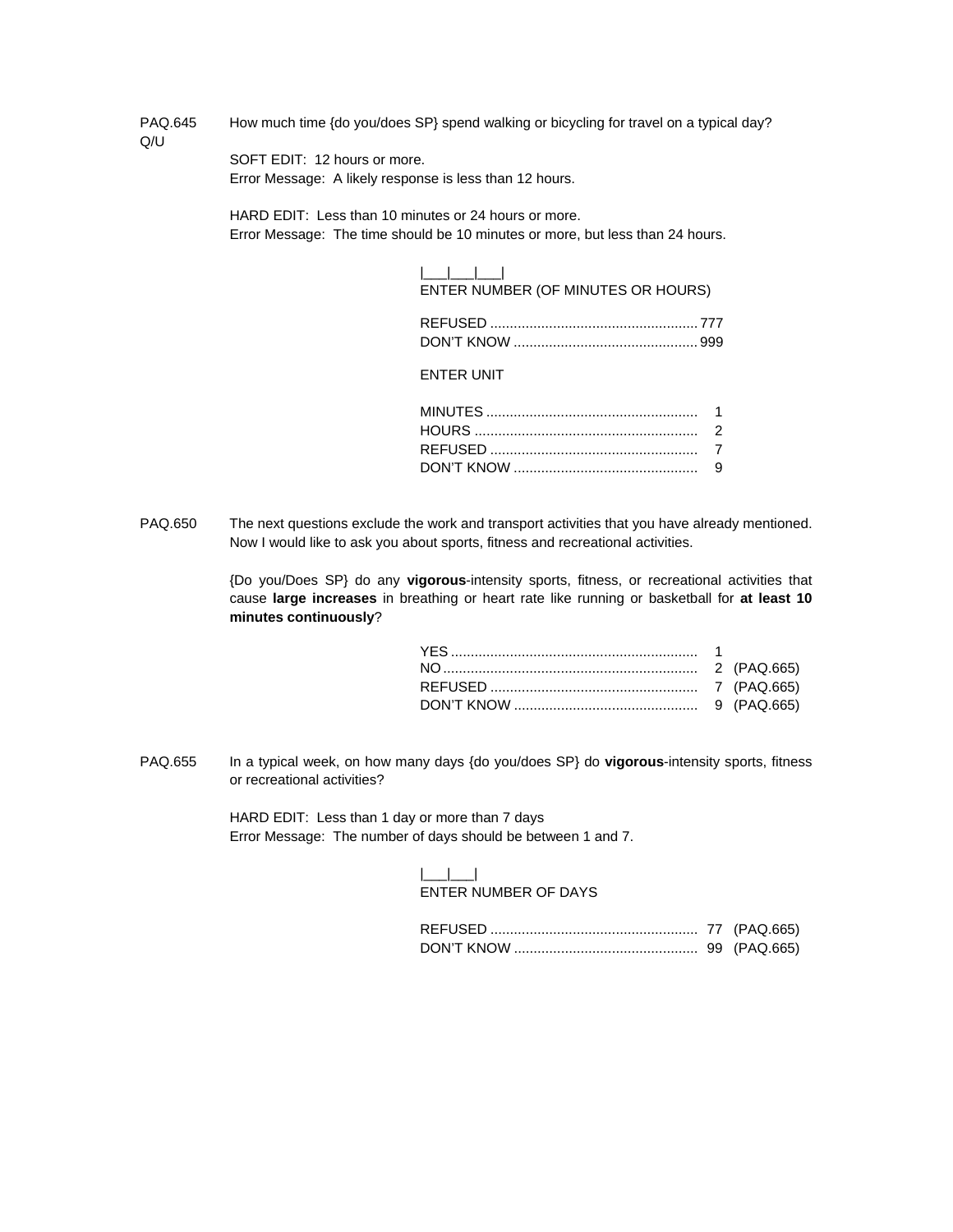PAQ.660 How much time {do you/does SP} spend doing **vigorous**-intensity sports, fitness or recreational activities on Q/U a typical day?

> SOFT EDIT: 12 hours or more. Error Message: A likely response is less than 12 hours.

HARD EDIT: Less than 10 minutes or 24 hours or more. Error Message: The time should be 10 minutes or more, but less than 24 hours.

| ENTER NUMBER (OF MINUTES OR HOURS) |  |
|------------------------------------|--|

ENTER UNIT

PAQ.665 {Do you/Does SP} do any **moderate**-intensity sports, fitness, or recreational activities that cause a **small increase** in breathing or heart rate such as brisk walking, bicycling, swimming, or volleyball for **at least 10 minutes continuously**?

PAQ.670 In a typical week, on how many days {do you/does SP} do **moderate-**intensity sports, fitness or recreational activities?

> HARD EDIT: Less than 1 day or more than 7 days Error Message: The number of days should be between 1 and 7.

## $|$ ENTER NUMBER OF DAYS